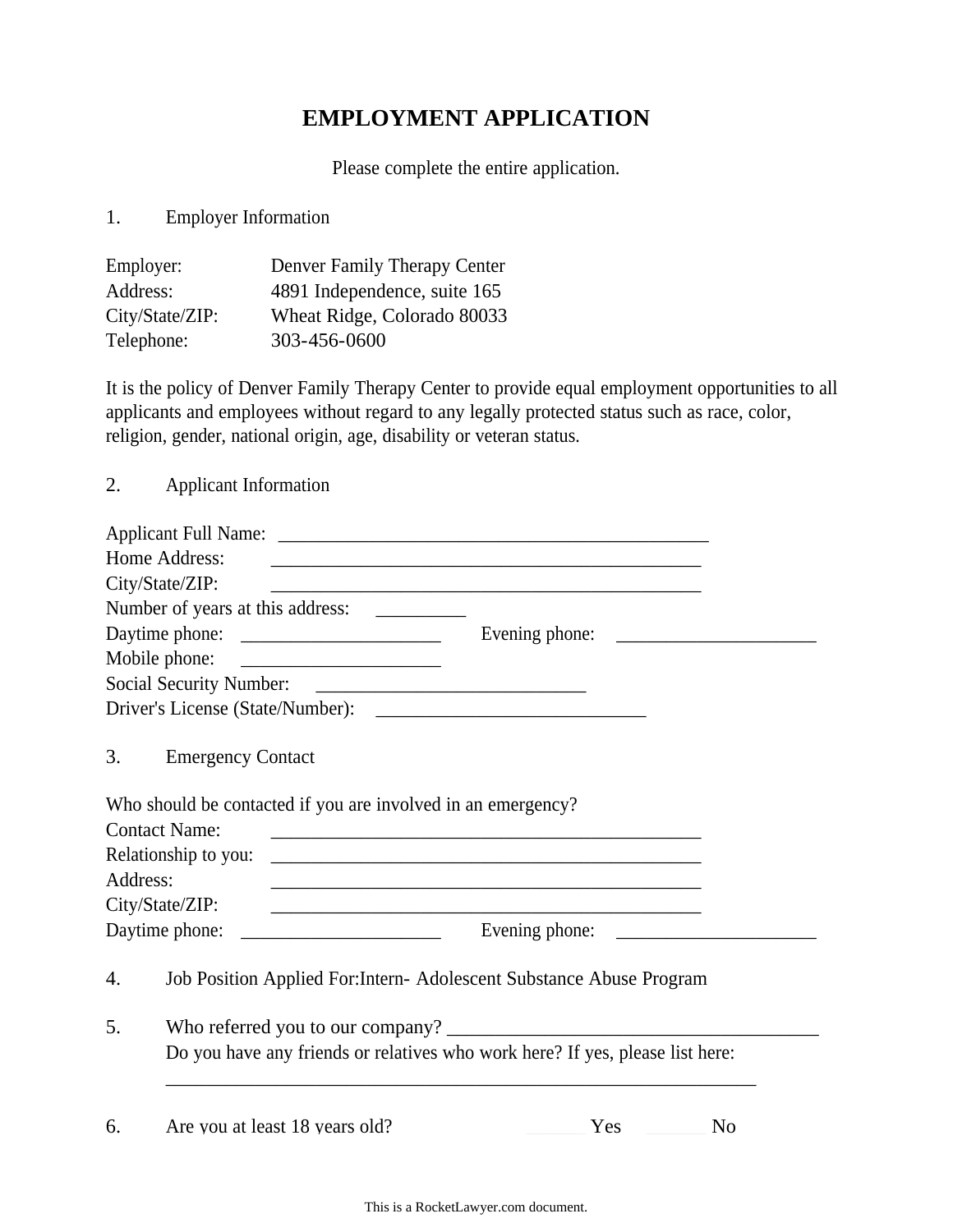| Are you willing to work any shift, including nights and weekends? ______ Yes _____ No<br>If no, please state any limitations: |           |    |
|-------------------------------------------------------------------------------------------------------------------------------|-----------|----|
| If you are offered employment, when would you be available to begin work?                                                     |           |    |
|                                                                                                                               |           |    |
| Are you able to perform the essential functions of the job position you seek with                                             |           |    |
|                                                                                                                               | <u>No</u> |    |
| What reasonable accommodation, if any, would you request?                                                                     |           |    |
| Have you ever been convicted of a felony or misdemean or?                                                                     |           |    |
|                                                                                                                               |           | on |
|                                                                                                                               |           |    |

## THE EXISTENCE OF A CRIMINAL RECORD DOES NOT CONSTITUTE AN AUTOMATIC BAR TO EMPLOYMENT UNLESS RELEVANT TO THE TYPE OF EMPLOYMENT.

## 11. Applicant's Skills

Check those skills that you have. List any other skills that may be useful for the job you are seeking. Enter the number of years of experience, and circle the number which corresponds to your ability for each particular skill. (One represents poor ability, while five represents exceptional ability.)

|              |                                      |                     | Ability   |
|--------------|--------------------------------------|---------------------|-----------|
|              |                                      |                     | <b>or</b> |
| <b>Skill</b> |                                      | Years of Experience | Rating    |
|              | <b>Family Therapy</b>                |                     | 12345     |
|              | Group leadership                     |                     | 12345     |
|              | Counseling experience                |                     | 12345     |
| ן ו          | substance abuse treatment experience |                     | 12345     |
|              |                                      |                     | 12345     |
|              |                                      |                     | 12345     |

12. Applicant Employment History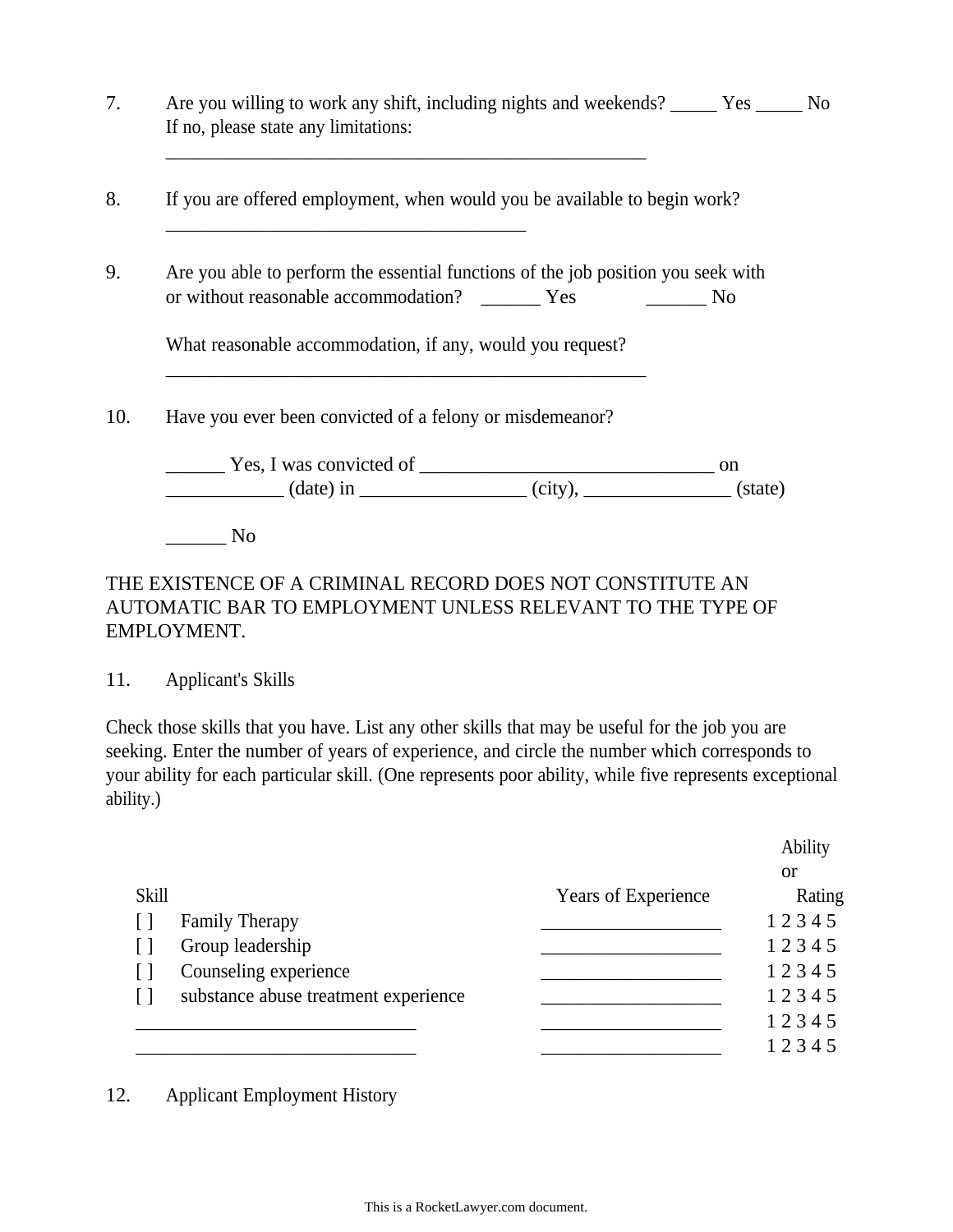List your current or most recent employment first. Please list all jobs (including self-employment and military service) which you have held, beginning with the most recent, and list and explain any gaps in employment. If additional space is needed, continue on the back page of this application.

| <b>Employer Name:</b>                      |                                                                                                                        |                                                                |  |
|--------------------------------------------|------------------------------------------------------------------------------------------------------------------------|----------------------------------------------------------------|--|
| <b>Supervisor Name:</b>                    |                                                                                                                        |                                                                |  |
| Address:                                   |                                                                                                                        |                                                                |  |
| City/State/ZIP:                            |                                                                                                                        |                                                                |  |
| <b>Job Duties:</b>                         | <u> 1980 - Johann Stoff, amerikansk politiker (d. 1980)</u>                                                            |                                                                |  |
| Reason for Leaving:                        |                                                                                                                        |                                                                |  |
|                                            |                                                                                                                        |                                                                |  |
| <b>Employer Name:</b>                      | <u> 1980 - Johann Barbara, martxa alemaniar argumento este alemaniar alemaniar alemaniar alemaniar alemaniar al</u>    |                                                                |  |
| <b>Supervisor Name:</b>                    |                                                                                                                        |                                                                |  |
| Address:                                   |                                                                                                                        |                                                                |  |
| City/State/ZIP:                            | <u> 1980 - Johann John Stone, markin film yn y brening yn y brening yn y brening yn y brening yn y brening y bre</u>   |                                                                |  |
| <b>Job Duties:</b>                         | the control of the control of the control of the control of the control of the control of                              |                                                                |  |
| Reason for Leaving:                        |                                                                                                                        |                                                                |  |
|                                            |                                                                                                                        |                                                                |  |
| <b>Employer Name:</b>                      |                                                                                                                        |                                                                |  |
| <b>Supervisor Name:</b>                    |                                                                                                                        |                                                                |  |
| Address:                                   |                                                                                                                        |                                                                |  |
| City/State/ZIP:                            | <u> 1980 - Johann John Stoff, deutscher Stoffen und der Stoffen und der Stoffen und der Stoffen und der Stoffen un</u> |                                                                |  |
| <b>Job Duties:</b>                         | <u> 1989 - Johann John Stone, markin film yn y brenin y brenin y brenin y brenin y brenin y brenin y brenin y br</u>   |                                                                |  |
| Reason for Leaving:                        | <u> 2000 - Jan James James Jan James James James James James James James James James James James James James Jam</u>   |                                                                |  |
| Dates of Employment (Month/Year):          |                                                                                                                        | <u> 2000 - Januari Amerikaanse konstantinoplerin (h. 1878)</u> |  |
| 13.<br>College/University Name and Address | <b>Applicant's Education and Training</b>                                                                              |                                                                |  |
|                                            |                                                                                                                        |                                                                |  |
|                                            |                                                                                                                        |                                                                |  |
| High School/GED Name and Address           |                                                                                                                        |                                                                |  |
|                                            |                                                                                                                        |                                                                |  |
|                                            | Other Training (graduate, technical, vocational):                                                                      |                                                                |  |
|                                            |                                                                                                                        |                                                                |  |

Please indicate any current professional licenses or certifications that you hold: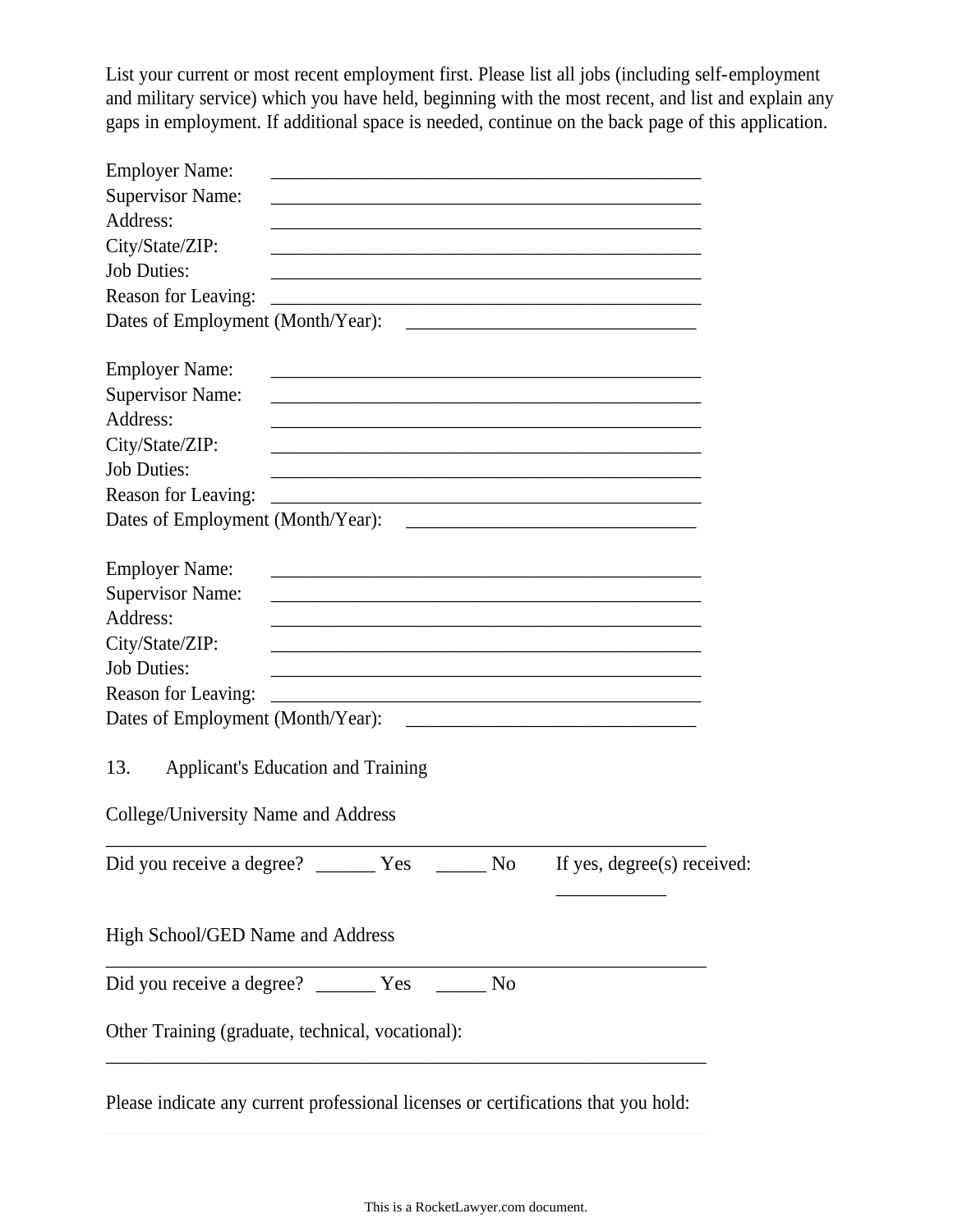Awards, Honors, Special Achievements:

| <b>Military Service:</b><br>Yes | - No |
|---------------------------------|------|
| Branch:                         |      |
| <b>Specialized Training:</b>    |      |

\_\_\_\_\_\_\_\_\_\_\_\_\_\_\_\_\_\_\_\_\_\_\_\_\_\_\_\_\_\_\_\_\_\_\_\_\_\_\_\_\_\_\_\_\_\_\_\_\_\_\_\_\_\_\_\_\_\_\_\_

14. References

List any two non-relatives who would be willing to provide a reference for you.

| Name:           |  |  |
|-----------------|--|--|
| Address:        |  |  |
| City/State/ZIP: |  |  |
| Telephone:      |  |  |
| Relationship:   |  |  |
| Name:           |  |  |
| Address:        |  |  |
| City/State/ZIP: |  |  |
| Telephone:      |  |  |
| Relationship:   |  |  |

15. Please provide any other information that you believe should be considered, including whether you are bound by any agreement with any current employer:

\_\_\_\_\_\_\_\_\_\_\_\_\_\_\_\_\_\_\_\_\_\_\_\_\_\_\_\_\_\_\_\_\_\_\_\_\_\_\_\_\_\_\_\_\_\_\_\_\_\_\_\_\_\_\_\_\_\_\_\_ \_\_\_\_\_\_\_\_\_\_\_\_\_\_\_\_\_\_\_\_\_\_\_\_\_\_\_\_\_\_\_\_\_\_\_\_\_\_\_\_\_\_\_\_\_\_\_\_\_\_\_\_\_\_\_\_\_\_\_\_